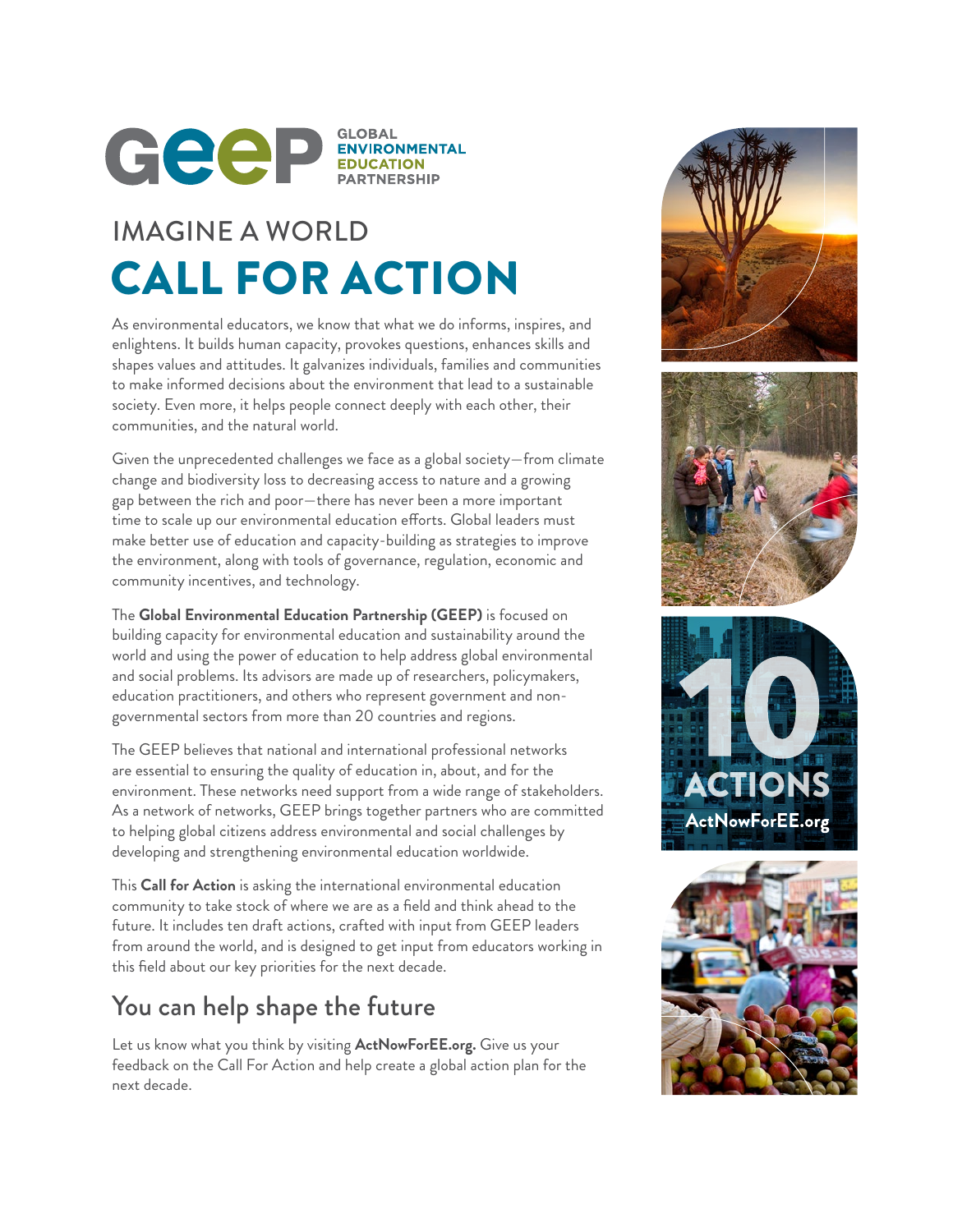The future depends on what we do in the present.

## **TEN ACTIONS** for the future —Mahatma Gandhi IMAGINE A WORLD



#### **1**. **Champion Environmental Education**

Become a vocal advocate for EE, and make environmental education's contributions to society more explicit to encourage higher levels of public support.

#### **2**. **Build a Bigger, More Inclusive Field**

Ensure that people of all races, ethnicities, sexual preferences, genders, abilities, and socio-economic backgrounds have access to highquality environmental education and are leading the movement to create a more sustainable future. Embrace new ideas, partnerships, and innovations from a diversity of sectors and fields to help achieve the sustainable development goals.



#### **3**. **Create and Empower Global Citizens**

Promote environmental education's role in advancing civic engagement, enhancing deliberation, critical thinking skills, and active participation and motivating individuals, organizations, and communities to take an active role in creating positive change.



#### **5**. **Invest in Research and Evaluation to Improve Practice**

Continue to invest in research, to drive innovation and new thinking about what can help create a more environmentally literate and civically engaged global society. Deliver clearer actions, outcomes, and impact.



#### **4**. **Build Global EE Leadership**

Develop a leadership pipeline to create a cadre of global leaders who have the 21st Century skills to address current and future sustainability issues. Promote ongoing professional development to sustain leadership.

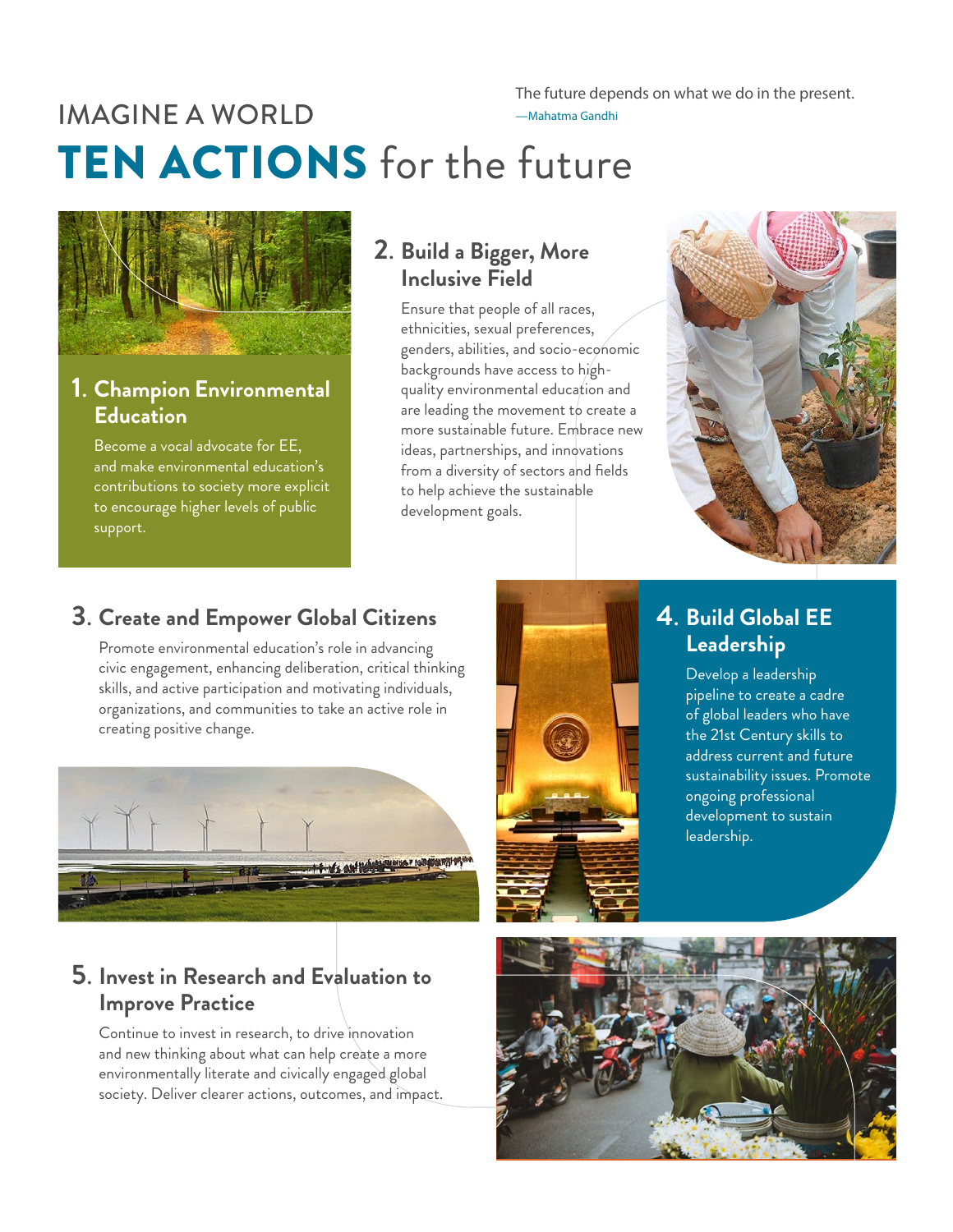

### **6**. **Connect and Collaborate for Change**

Collaborate with other organizations and agencies to create a multiplier effect that can impact the larger environment, sustainability, and education communities. Use the power of technology to leverage meaningful opportunities to learn, network, and share.

#### **8**. **Provide Universal Access to Environmental Education and Nature**

Through innovative policies and practices—such as citizen science, project-based learning, and service learning—demonstrate how connecting people of all ages to nature, coupled with effective educational approaches, can help build a lifelong stewardship ethic.

### **7**. **Expand Environmental Education's Role in Achieving Conservation Success**

Enhance collaboration between environmental education professionals and conservation leaders to more effectively achieve conservation goals—from protecting species and habitats to engaging people in conservation planning.



#### **9**. **Strengthen Environmental Education's Role in Achieving the UN Sustainable Development Goals**

Actively develop partnerships and collaborations that address how environmental education can help achieve the sustainable development goals, leading to a more just, equitable society.



#### **10**. **Develop a Global Fund for Environmental Education**

at the local, regional, national, and global levels and continue to support innovative partnerships to

Visit **[ActNowForEE.org](http://actnowforee.org/)** and cast your vote for your top three priorities and let us know what you think matters most.

**GLOBAL** CCCP ENVIRONMENTAL<br>EDUCATION PARTNERSHIP